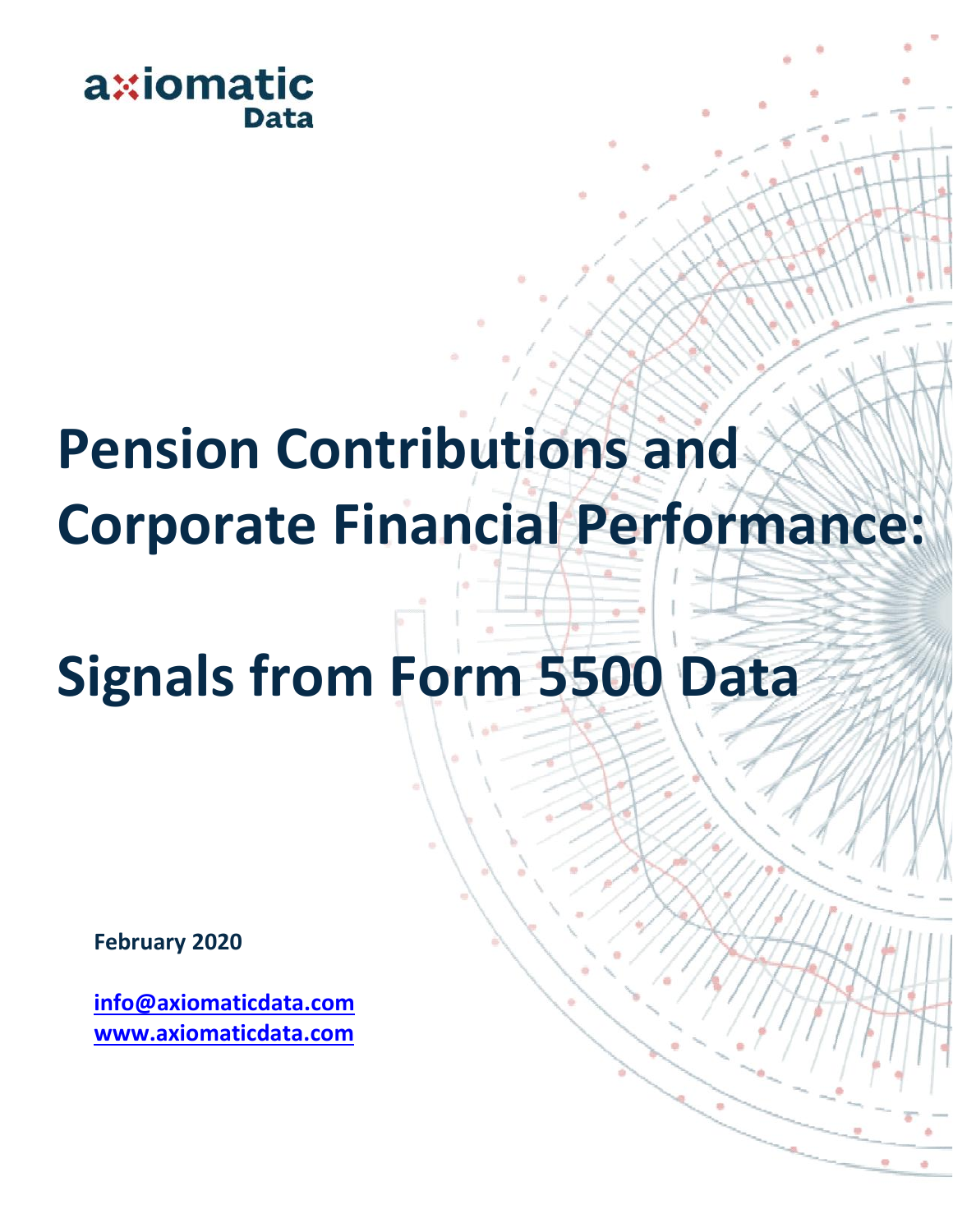## **Key Findings:**



### **Introduction:**

Axiomatic Data aggregates plan level Form 5500 filings and creates a consistent, high quality, point-in time database of company level benefits information. Form 5500 Filings are a disclosure tool used to satisfy annual reporting requirements by public and private companies in the U.S. for employee benefit plans under ERISA and the Internal Revenue Code. These employee benefit plans cover both pension and welfare plan benefits. This whitepaper examines the correlation between contributions to defined contribution pension plans for the Russell 3000 universe in the Axiomatic database and 2018 fiscal year revenue and EBITDA performance of those companies.

## **Pension Plan Contributions:**

Companies can sponsor defined benefit pension plans, defined contribution pension plans, or both. A defined benefit pension plan provides a specified payment amount in retirement while a defined contribution pension plan allows employees and employers to contribute and invest funds over time to save for retirement. As the risk is on employers in a defined benefit pension plan, over time most companies have shifted to only offering defined contribution pension plans. Thus, this study only looks at contributions to defined contribution pension plans.

A defined contribution (DC) pension plan is a retirement plan in which employees contribute either a fixed amount of their pay or percentage of their pay toward an account which is intended to fund their

<sup>&</sup>lt;sup>1</sup> (https://www.troweprice.com/content/dam/retirement-plan-services/pdfs/insights/Valueof401k-White-Paper.pdf)

 $^2$  Industry Sector is defined by sector identified on company's most recent Form 5500 filing.

 $3$  This is possibly driven by the industry subsector Other Professional, Scientific, and Technical Services which contains many biotech companies.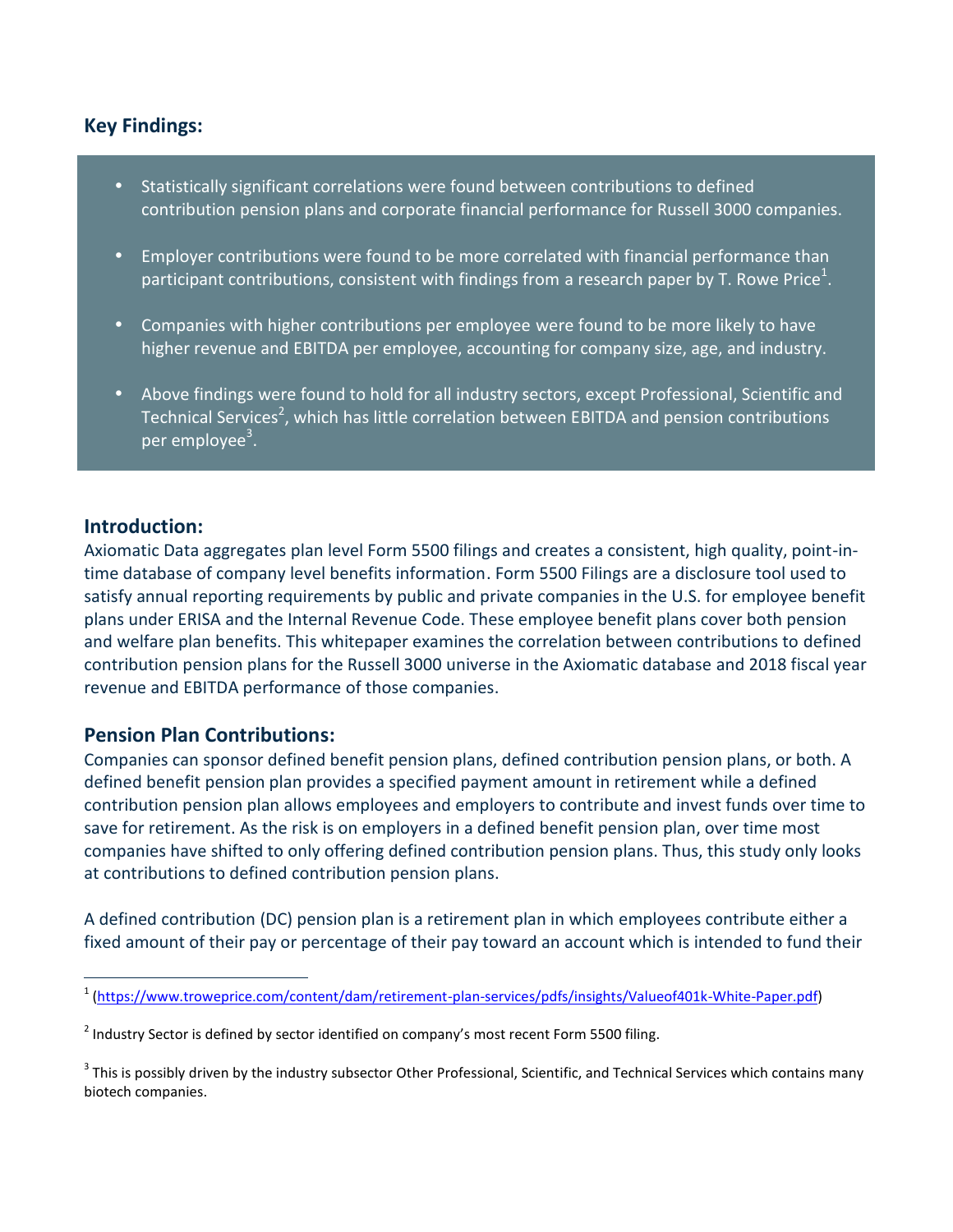retirement. The company may match some portion of the employee contribution as an additional The employee additional benefit. An example of a match formula would be an employer matching 50% of employee contributions up to a cap of 6% of compensation. Employer matching contributions can be either<br>discretionary or non-discretionary. When employer matching contribution is discretionary, the discretionary or non-discretionary. When employer matching contribution is discretionary, the formula can be changed annually. Additionally, employers can set up their pension plan to make non elective (profit sharing) contributions regardless of whether the employee has made any contributions themselves.





Comparing per employee participant contributions vs. employer contributions in Figure 1 above, we see a strong correlation between participant and employer contributions. On examining the Russell 3000 companies, we found that employer contributions and participant contributions per employee are significantly correlated with a correlation coefficient of 0.58. This makes sense considering the fact that employers generally contribute to these defined contribution plans, based on a percentage of employee contributions.

## **Correlation with Revenue:**

We now examine the relationship between employer and participant contributions with revenue per employee. Examining Figure 2 below, we see that both employer and participant contributions per employee are correlated with revenue per employee. Employer contributions per employee has a correlation coefficient of .36 wh employee are correlated with revenue per employee. Employer contributions per employee has a correlation coefficient of .36 while participant contributions have a correlation coefficient of .29. From a high-level view, we observe that participant contributions and employer contributions are both correlated with revenue per employee, and employer contributions are more strongly correlated. that employers generally contribute to these defined contribution plans, based on a percentage of<br>employee contributions.<br>**Correlation with Revenue:**<br>We now examine the relationship between employer and participant contrib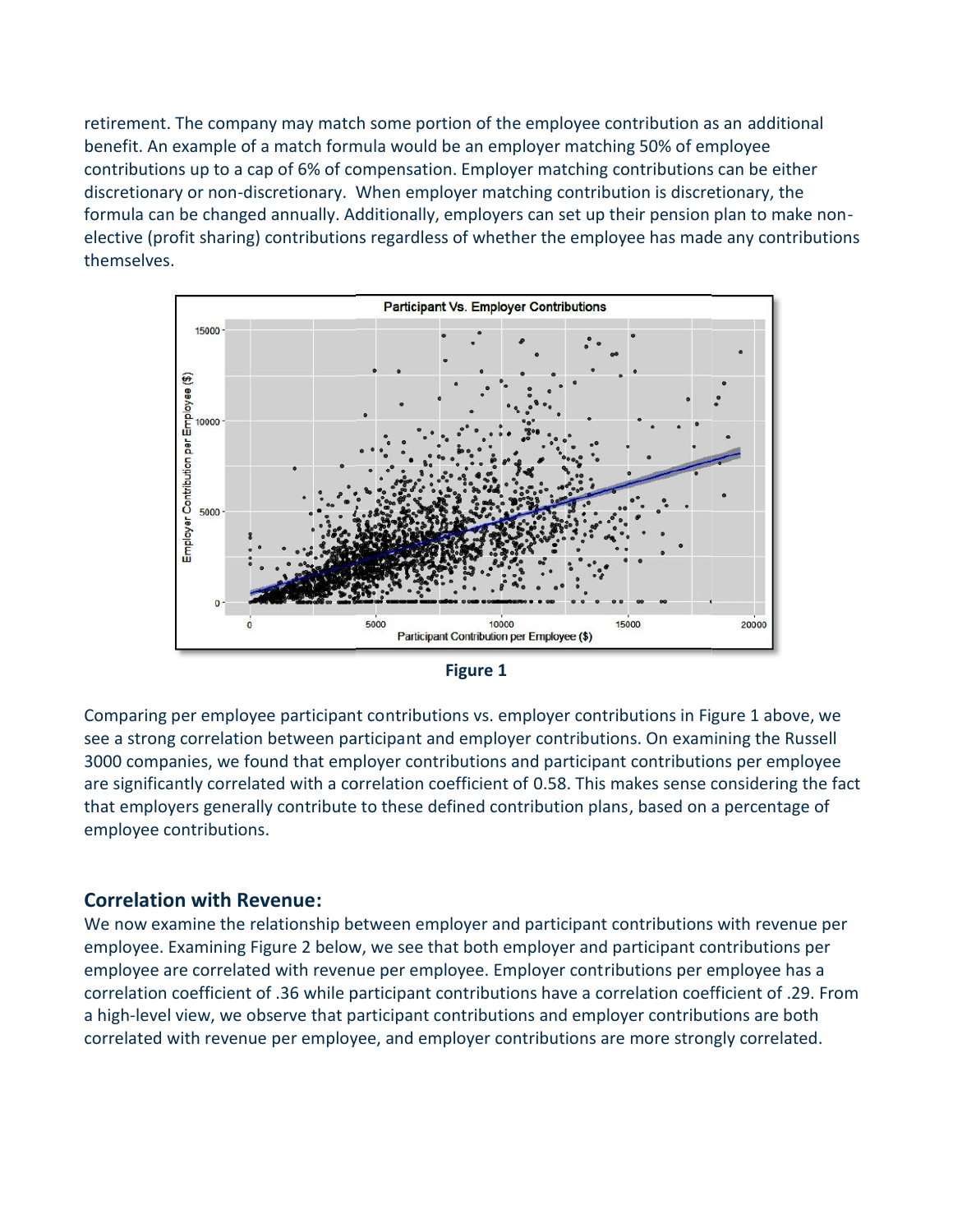



While contributions are found to be significantly correlated with revenue per employee, we want to control for other variables that might have an impact on the above relationship. Figure 3 below demonstrates the impact of industry sector on the relationship between employer contributions per employee and revenue per employee. Plotted are median values of employer contributions per While contributions are found to be significantly correlated with revenue per employee, we want to control for other variables that might have an impact on the above relationship. Figure 3 below demonstrates the impact of industry sector "Accommodation and Food Services". As this sector is labor intensive and employees in this industry sector do not earn high wages, it therefore makes sense that employer contributions are industry sector "Accommodation and Food Services". As this sector is labor intensive and employees in<br>this industry sector do not earn high wages, it therefore makes sense that employer contributions are<br>low. Table 3 in th along with revenue and EBITDA per employee.



**Figure3 Figure3**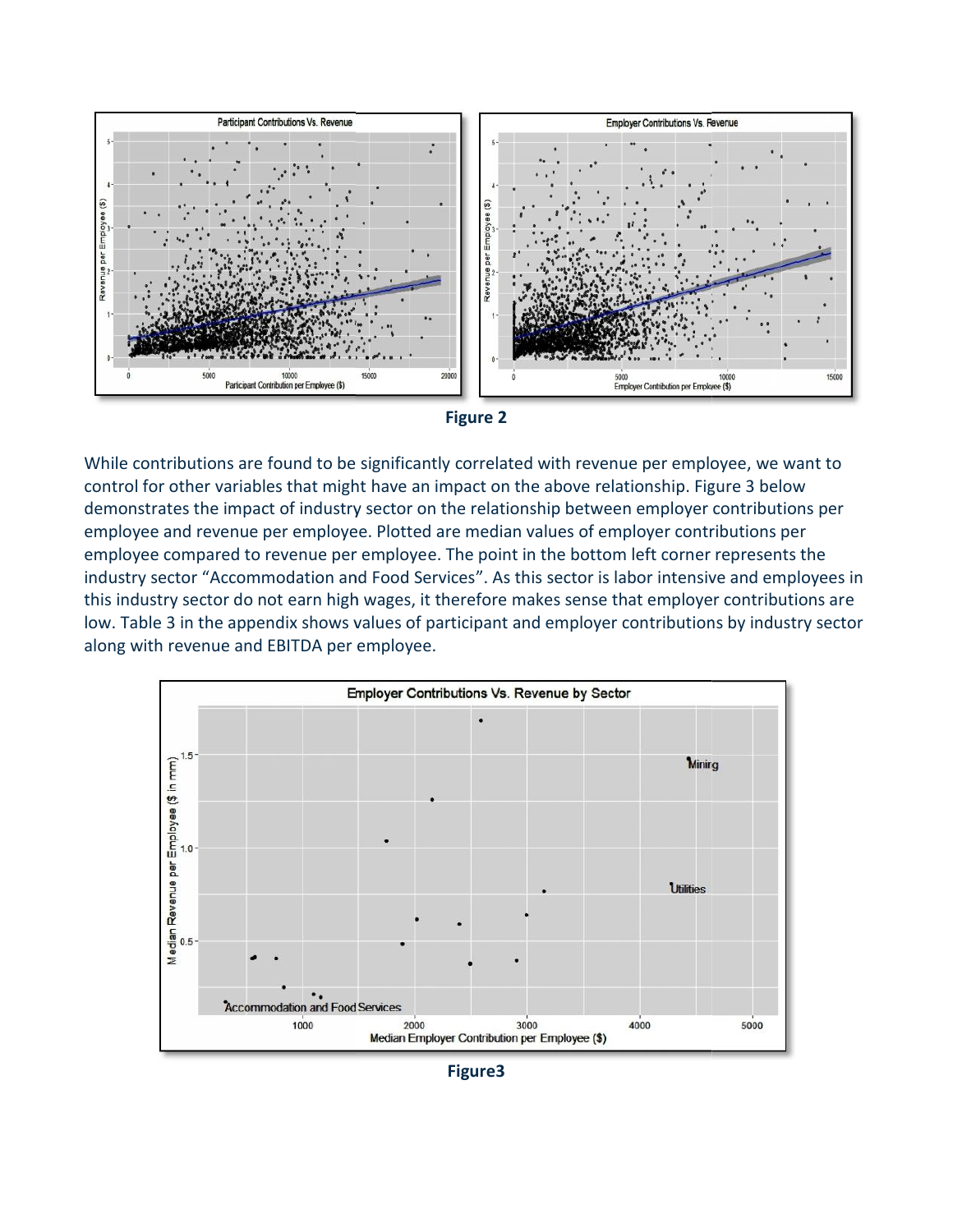To further understand the correlation between company and employee contributions to pension plans and revenue per employee, we performed regression analysis to isolate the impact of employer and employee contributions. Regression results indicated that regardless of industry sector, number of employees, and age of the company, employer and participant contributions per employee are positively correlated with higher revenue per employee. Furthermore, employer contributions per employee have a larger impact on revenue per employee than participant contributions. Number of employees did not enter as a statistically significant variable in the model. performed regression analysis to isolate the impact of employer and<br>sion results indicated that regardless of industry sector, number of<br>pany, employer and participant contributions per employee are<br>r revenue per employee.

and revenue per employee, we performed regression analysis to isolate the impact of employee and<br>employees, and age of the company, employer and participant contributions per employee are<br>employee contributions Regression

#### **Table 1**

#### **Correlation with EBITDA:**

Additionally, we examined whether there is correlation between participant and employer contributions per employee with EBITDA per employee. Employer contributions per employee has a correlation coefficient of .20 with EBITDA while participant contributions have a correlation coefficient of .03. Examining Figure 4 below, we see how employer contributions per employee is positively correlated with revenue per employee.



**Figure 4**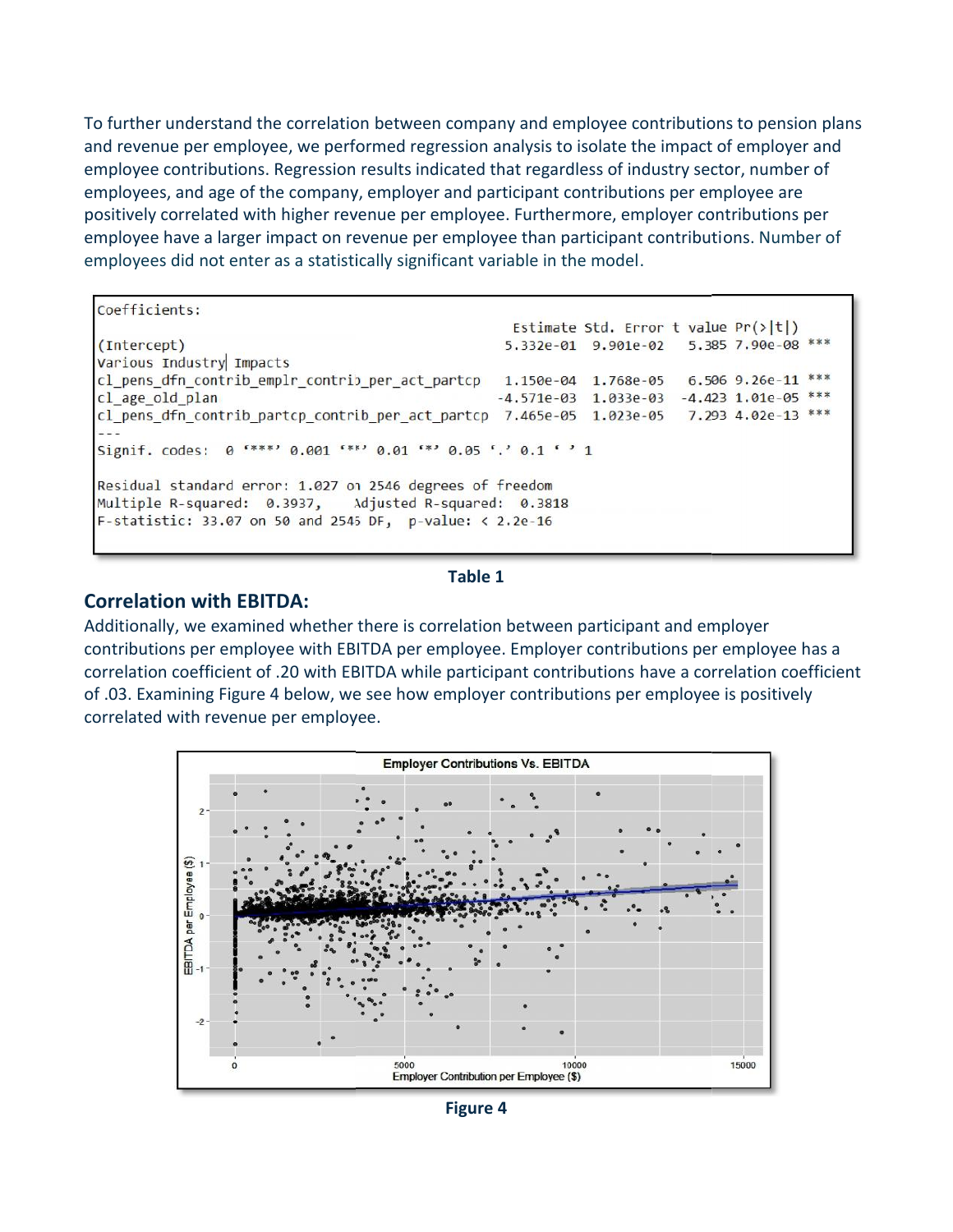Figure 5 below illustrates the impact of industry sector on the relationship between employer between contributions per employee and EBITDA per employee. Plotted are median values of employer contributions per employee and EBITDA per employee. Plotted are median values of employer<br>contributions per employee compared to EBITDA per employee. The outlier point with roughly \$600k in EBITDA per employee is from the Real Estate industry sector. This is caused by the high number of Real Estate Investment Trusts (REITs) which have a lower number of employees in the managing REIT itself. Table 1 in the appendix shows values of participant and employer contributions along with revenue and EBITDA per employee.



| <b>Figure 5</b> |  |
|-----------------|--|
|-----------------|--|

We performed regression analysis to isolate the impact of employer contributions. Regression results indicated that employer contributions per employee are positively correlated with higher EBITDA per employee. Unlike the regression model for revenue, company age and participant contributions per employee were not statistically significant variables. Table 2 below shows results of the final regression model.

```
Coefficients:
                                                   Estimate Std. Error t value Pr(>|t|)2.093 0.036463 *
(Intercept)
                                                  2.832e-02 1.353e-02
Various industry impacts
cl_pens_dfn_contrib_emplr_contrib_per_act_partcp 3.688e-05 3.108e-06 11.864 < 2e-16 ***
Signif. codes: 0 '***' 0.001 '**' 0.01 '*' 0.05 ',' 0.1 ' ' 1
Residual standard error: 0.3654 on 2461 degrees of freedom
Multiple R-squared: 0.3741,
                                Adjusted R-squared: 0.3662
F-statistic: 47.44 on 31 and 2461 DF, p-value: \langle 2.2e-16 \rangle
```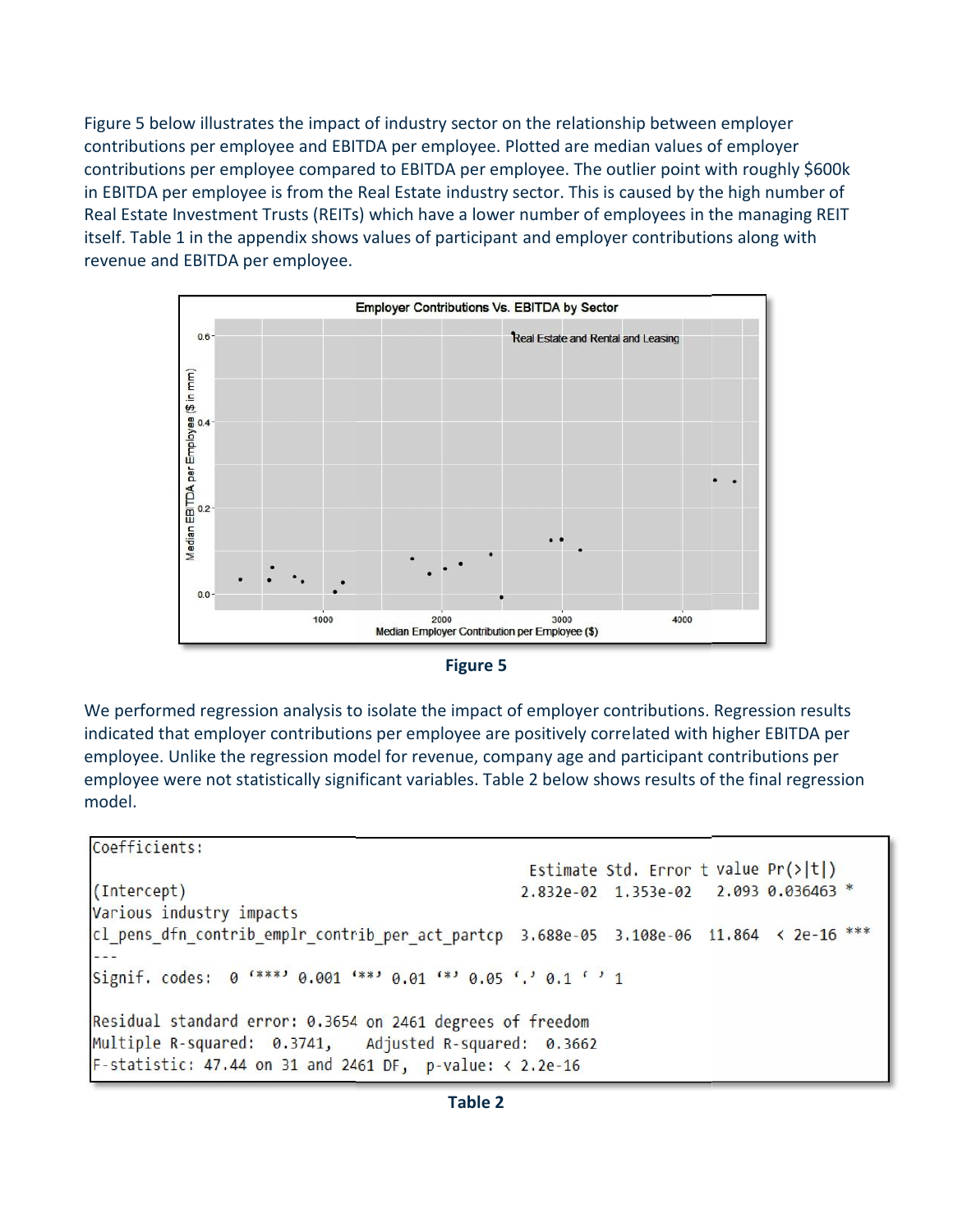Contrary to what is seen with revenue per employee, the relationship between EBITDA per employee<br>and employer contributions does not hold up for all industry sectors. One such exception is the<br>Professional, Scientific, and and employer contributions does not hold up for all industry sectors. One such exception is the Professional, Scientific, and Technical Services industry sector. The two main subsectors within that sector are Computer Systems Design and Related Services and Other Professional, Scientific, and Technical Services. The subsector Other Professional, Scientific, and Technical Services contains many biotech companies. Figure 7 below plots employer contributions per employee vs. EBITDA per employee for these two industry subsectors.

We see that for the subsector Other Professional, Scientific, and Technical Services, many companies do not make pension plan employer contributions, and many of these companies have negative EBITDA. This is likely due to the sector containing many biotechnology companies. Small biotechnology companies often spend millions of dollars on research to come up with promising products which they patent, but then must wait years for FDA approval to monetize their research. In the meantime, they continue to have research and development expenses and report large losses. We suspect these biotechnology companies contribute to pension plans in order to attract talent in a competitive industry. On the other hand, for the subsector Computer Systems Design and Related Services, we notice a positive relationship between EBITDA and employer contributions. do not make pension plan employer contributions, and many of these companies have negative EBITDA. This is likely due to the sector containing many biotechnology companies. Small biotechno<br>companies often spend millions of





#### **Summary:**

Examining the Russell 3000 companies in the Axiomatic database, this study analyzed the relationship between contributions to defined contribution pension plans and corporate financial performance. Controlling for factors such as company size, industry, and age, we observed positive correlation between both employer and participant contributions as well as both revenue and EBITDA per employee. We observed a positive correlation between participant contributions and revenue, but no statistically significant relationship was found between participant contributions and EBITDA.